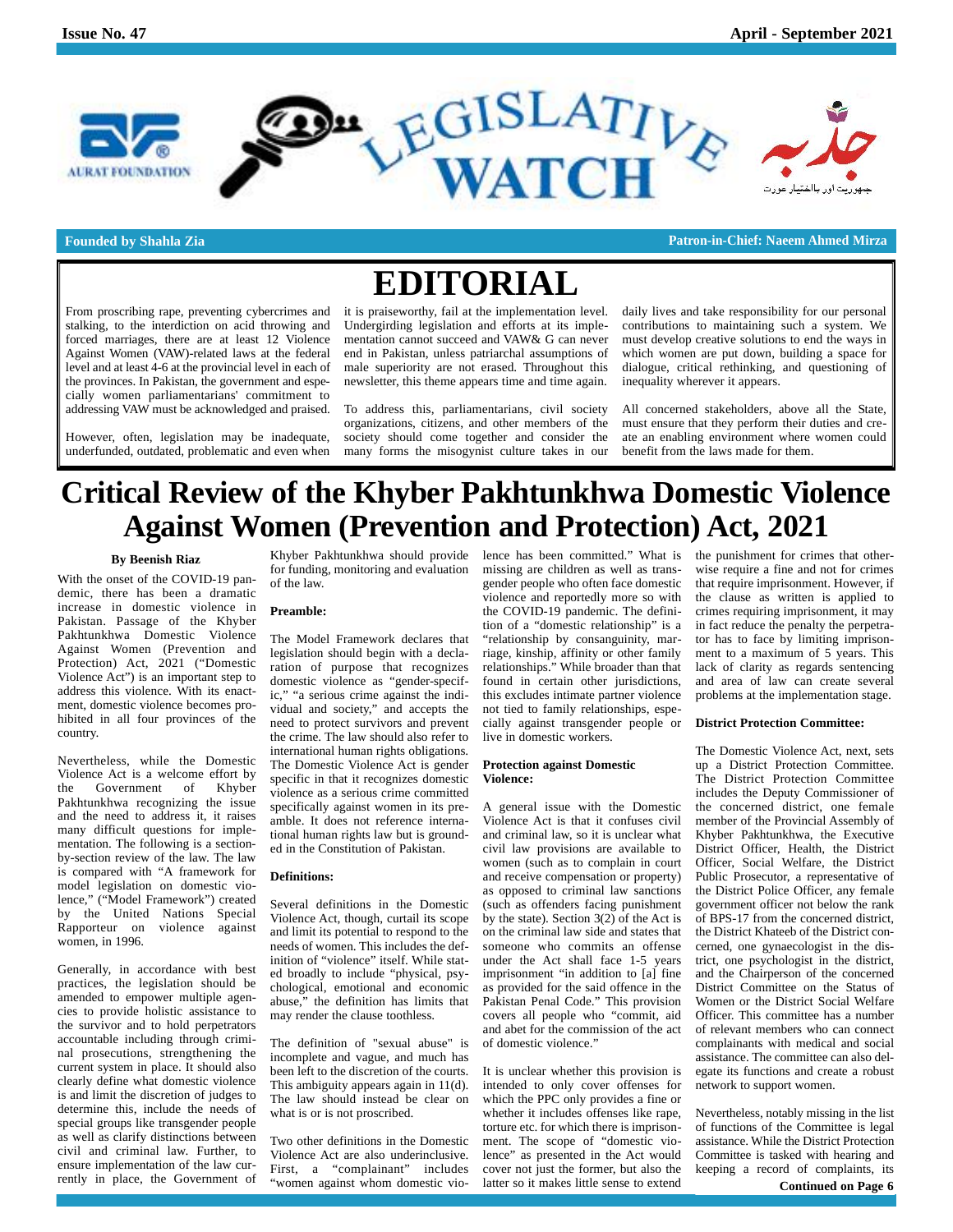## **No let up in violence against women and girls even during Covid-19 Pandemic**

### **AF Report**

As this newsletter has made clear, ness of VAW is a global pandemic. Anecdotal evidence has long suggested that the COVID-19 pandemic has increased the prevalence of VAW in society. In Pakistan, a country where men have long denied women their rights, VAW is common, backed by unsubstantiated notions of honour. To record the inci dences of VAW, AF in collaboration with South Asian Partnership - Pakistan (SAP-PK) published a study titled "Violence against Women and Girls in the Times of Covid-19 pan demic."

The report has been produced under the auspices of the 'JAZBA-Democracy and Empowered Women or Jamhooriat aur Baikhtiar Aurat' project. The report was launched in Islamabad on 12th February, 2021. Ms. Shandana Gulzar Khan, Member, National Assembly, was the chief guest. Dr. Aliya Khan, the renowned educationist and Member, Board of



**Dr. Rakhshinda Perveen presenting the report**

Governors, Aurat Foundation presided over the event. Mr. Christopher Khung, Head of Cooperation, High Commission of Canada, delivered his keynote address online. Mr. Irfan Mufti, Team Leader, JAZBA, Mr. Naeem Mirza, Executive Director, AF, Ms. Mumtaz Mughal, Director Programmes, AF, spoke on the occa sion. Ms. Nousheen Khurram moder ated the function.

The report is written and analysed by Dr. Rakhshinda Perveen, a renowned expert on issues of violence against women and girls. She was assisted by provincial and district teams of JAZBA.

The report focuses on VAW and uses empirical qualitative and quantitative evidence to document the rise of VAW during the pandemic.

The report has three key components: (1)A review and analysis of data on the incidents of VAW collected from selected newspapers, verified



**Ms. Shandana Gulzar Khan, Member, National Assembly, speaking at the launching ceremony of the Report.**

by local police stations in 25 select ed districts of Pakistan including all four provinces and Gilgit-Baltistan;

- (2)An analysis of 14 case studies of VAW based on long form inter views and;
- (3)An analysis of 6 interviews from key government officials in the provincial commissions on the status of women and the provincial offices of the ombudspersons.

The key findings of the review and analysis of the data are:

- 2297 cases of VAW reported in the 25 districts from January to December 2020. Despite the problem of underreporting during COVID and the limited sample size, the number of cases is shockingly high. Doing a month-tomonth analysis of the cases reveals that at the peak of the pandemic in July, cases of VAW were at their highest. Following this, cases dropped again but rose in September due to a resurgence of COVID.
- 57% of all cases were reported from Punjab, 27% from Sindh, 8% from Khyber Pakhtunkhwa, 6% from Gilgit-Baltistan and 2% from Balochistan.
- Of all the provinces, Punjab report ed the highest incidents of murder, rape, suicide, acid burning, kidnap ping and miscellaneous violence against women cases (including domestic violence, child and forced marriages, dowry and inheritance).
- Sindh had the most "honour" killings in the country. The number of reported cases of abduction were the highest, followed by murder and rape.
- In Balochistan, the number of reported murders was the highest followed by the number of rapes.
- In Khyber-Pakhtunkhwa, murders were the highest followed by sui cides and rapes.

■ In Gilgit-Baltistan, suicides were the most prevalent followed by acid crimes and murder.

The case studies presented a number of trends including:

- Women survivors/victims of violence range from two-year-old girls to middle-aged married women.
- Women survivors/victims come from all socio-economic back grounds - from the very poor to the middle class.
- Violence occurs any and every where at education institutions, in offices, and at homes.
- Child sexual abuse and exploitation is a common problem in society and often ends in out-of-court settlements as women cave under pressure from family members, neighbors, relatives, community members, police officers and others who push women to drop their ommendations:<br>court cases and release the accused.  $\blacksquare$  reconceiving court cases and release the accused.

These cases indicate both the perva siveness of VAW, which is a threat to every household, every age group, every woman no matter where she is and the prevalence of a societal culture of patriarchy that makes it so that women and girls can never have justice for the violence inflicted on them.

The analysis of interviews by key gov ernment officials, in turn, revealed several flaws in the system namely:

- **Even** though Pakistan has both national and international obligations to combat VAW including by creating institutional mechanisms, it has so far failed to realize these.
- The National Commission on the Status of Women has no chairper son. The Punjab Commission on the Status of Women has no mem bers and no chairperson appointed. The Balochistan Commission has yet to be formed and even the Sindh

Commission has four vacant seats for members.

- Punjab, Sindh, Balochistan and Khyber-Pakhtunkhwa all have a provincial ombudsperson. Even though Gilgit-Baltistan passed a law setting up an ombudsperson in 2013, it has not yet appointed one.
- Interviews with key officials show that women often lack awareness of their rights and the mechanisms of their redressal. Even when they do know of their rights and attempt to seek justice, they face extreme pressure to drop their cases.
- Interviews also show a problem of lack of government capacity and resources dedicated to women's issues and the failure of the gov ernment's service delivery mecha nism.

Based on this, to eliminate VAW, the report gives a number of general rec ommendations:

- the relationship between the elimination of violence and economic growth, poverty of income and opportunities promoting social justice including tax justice.
- mainstreaming gender: implementing gender equality and inclusion in all policies and budgets and actually allocating matching monetary resources to address the issue through gender and multidiscipli nary experts and rehabilitation of the survivors of violence.
- implementing universal social protection with empathy and not for the sake of photoshoots, winning high profile awards and earning validation on Twitter.
- embracing participatory gover nance.
- centering the role of government and internalizing the spirit of democracy.
- Adopting an intersectional approach in all areas of work relating to ending VAWG.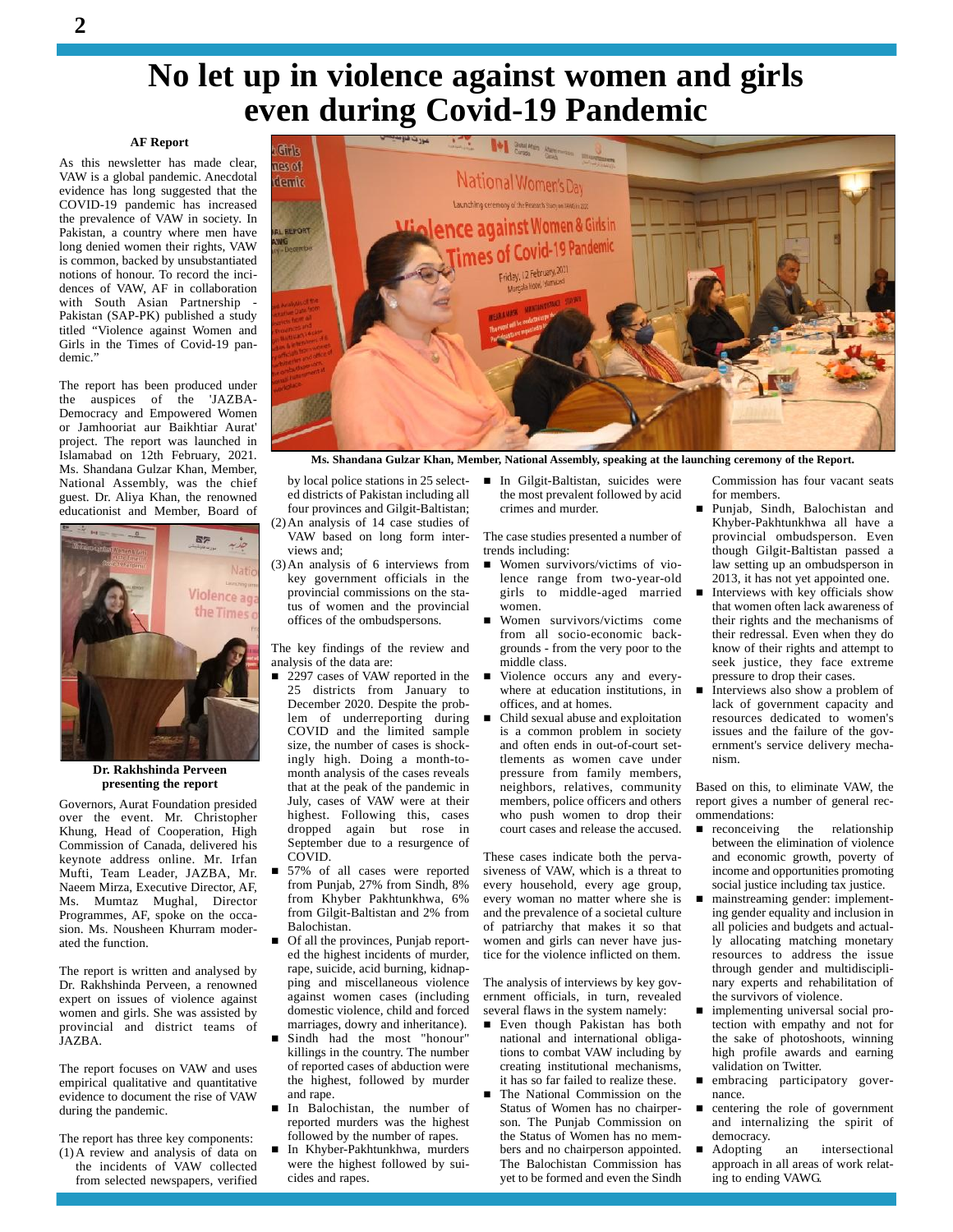### **Global comparison of 'Rape Laws' with the focus on Pakistan's legislation**

#### **By Beenish Riaz**

Pakistan is among the worst countries for rape in the world. In recent months, several rape cases have garnered media attention from the rape of a woman on the Lahore motorway to the rape of a two-year-old and a five-yearold a few weeks before this and that of an eight-year-old boy a few days after it. Given the prevalence of rape in the country, it is critical to determine how Pakistan's rape law compares to those of other countries and how it can be improved. This article does that. The countries chosen include those that are geographically and culturally close to Pakistan such as India, Nepal, and Bangladesh, Islamic countries in the Middle East like Iraq and Egypt, three countries in the Global North, namely the U.S., Canada, and the U.K and the country known to have the most rape cases in the world, South Africa. Based on a review of these laws, this article presents a number of recommendations to improve the Pakistani law.

#### **Pakistan Context:**

At independence, the offense of rape was present in the Pakistan Penal Code ("PPC") Section 375 as an offense against girls under the age of fourteen

years old only. In 1979, with the intro duction of The Offence of Zina (Enforcement of Hudood) Ordinance ("Hudood Ordinance"), rape was cou pled with the newly created offenses of zina and adultery. Human rights and women's rights organizations heavily condemned and criticized the Hudood Ordinance for its discriminatory impact on women. Finally, in 2006, the Hudood Ordinance was amended by the Protection of Women (Criminal Law) Amendment Act, which separated rape from adultery, changed applicable laws of evidence and procedures, and placed the offense squarely back in the PPC.

Since then, the law has gone through some minor amendments but stayed predominantly unchanged. The law was last amended by the Criminal Law (Amendment) (Offences Relating to Rape) Act, 2016 (Act XLIV of 2016).

#### **Below are the relevant provisions of Pakistan's rape law:**

**Section 375:** A man is said to commit rape who has sexual intercourse with a woman under circumstances falling under any of the five following descriptions: (i) against her will;

(iii) with her consent, when the con sent has been obtained by putting her in fear of death or of hurt;

- (iv) with her consent, when the man knows that he is not married to her and that the consent is given because she believes that the man or believes herself to be married; or
- (v) with or without her consent when she is under sixteen years of age.

**Section 376:** (1) Whoever commits rape shall be punished with death or imprisonment of either description for a term which shall not be less than ten years or more than twenty-five years and shall also be liable to fine. (2) When rape is committed by two or more persons in furtherance of com mon intention of all, each of such per sons shall be punished with death or imprisonment for life. [Sentences can not be commuted] (3) Whoever com mits rape of a minor or a person with mental or physical disability shall be punished with death or imprisonment for life and fine. (4) Whoever being a public servant including a police offi cer, medical officer or jailor, taking advantage of his official position, com mits rape shall be punished with death

is another person to whom she is shall also be liable to fine. (2) Nothing or believes herself to be married; in sub-section  $(1)$  extends to any print **Section 376A:** Disclosure of identity of victim of rape, etc.: (1) Whoever prints or publishes name or any matter which may make known identity of<br>victim...shall be punished with impris-<br>onment of either description for a term<br>which may extend to three years and<br>shall also be liable to fine. (2) Nothing<br>in sub- section (1) extends to any pr victim…shall be punished with impris onment of either description for a term which may extend to three years and shall also be liable to fine. (2) Nothing ing or publication if it is (a) by or under order in writing of officer-in-charge of the police station or police officer making investigation into such offence acting in good faith for the purposes of such investigation? or (b) by or under order of Court? or (c) by or with authorization in writing of the victim? or (d) by or with the authorization in writing of natural or legal guardian of the victim where the victim is dead or a minor or of unsound mind.

#### **Comparison:**

The comparison tables below intro duce the definition and provisions related to rape in other countries grouped by region.

We have seen that the focus in rape law and this article has generally been on defining a specific actus reus and not the mens rea of the offender. Mens rea could include acting with malice

| Rape Laws in South Asia (India, Bangladesh, and Nepal)     |                                                                                                                                                                                                                                                                                                                                                                                                                                                                                                                                                                                                                                                                                                                                                                                                                                                                                                                                                                                                                                                                                                                                           |                                                                                                                                                                                                                                                                                                                                                                                                                                                                                                                                                                                                                                                                                                                                                                                                                                                                                          |                                                                                                                                                                                                                                                                                                                                                                                                                                                                                                                                                                            |  |  |  |
|------------------------------------------------------------|-------------------------------------------------------------------------------------------------------------------------------------------------------------------------------------------------------------------------------------------------------------------------------------------------------------------------------------------------------------------------------------------------------------------------------------------------------------------------------------------------------------------------------------------------------------------------------------------------------------------------------------------------------------------------------------------------------------------------------------------------------------------------------------------------------------------------------------------------------------------------------------------------------------------------------------------------------------------------------------------------------------------------------------------------------------------------------------------------------------------------------------------|------------------------------------------------------------------------------------------------------------------------------------------------------------------------------------------------------------------------------------------------------------------------------------------------------------------------------------------------------------------------------------------------------------------------------------------------------------------------------------------------------------------------------------------------------------------------------------------------------------------------------------------------------------------------------------------------------------------------------------------------------------------------------------------------------------------------------------------------------------------------------------------|----------------------------------------------------------------------------------------------------------------------------------------------------------------------------------------------------------------------------------------------------------------------------------------------------------------------------------------------------------------------------------------------------------------------------------------------------------------------------------------------------------------------------------------------------------------------------|--|--|--|
| <b>Countries</b>                                           | India                                                                                                                                                                                                                                                                                                                                                                                                                                                                                                                                                                                                                                                                                                                                                                                                                                                                                                                                                                                                                                                                                                                                     | <b>Bangladesh</b>                                                                                                                                                                                                                                                                                                                                                                                                                                                                                                                                                                                                                                                                                                                                                                                                                                                                        | <b>Nepal</b>                                                                                                                                                                                                                                                                                                                                                                                                                                                                                                                                                               |  |  |  |
| Name of Law:                                               | <b>Indian Penal Code</b>                                                                                                                                                                                                                                                                                                                                                                                                                                                                                                                                                                                                                                                                                                                                                                                                                                                                                                                                                                                                                                                                                                                  | <b>Bangladesh Penal Code</b>                                                                                                                                                                                                                                                                                                                                                                                                                                                                                                                                                                                                                                                                                                                                                                                                                                                             | Nepal Criminal Code                                                                                                                                                                                                                                                                                                                                                                                                                                                                                                                                                        |  |  |  |
| <b>Most Recent</b><br>Amendment:                           | Criminal Law (Amendment) Act, 2018                                                                                                                                                                                                                                                                                                                                                                                                                                                                                                                                                                                                                                                                                                                                                                                                                                                                                                                                                                                                                                                                                                        | Women and Children Repression Prevention   Last amended 2017<br>(Amendment) Bill, 2020                                                                                                                                                                                                                                                                                                                                                                                                                                                                                                                                                                                                                                                                                                                                                                                                   |                                                                                                                                                                                                                                                                                                                                                                                                                                                                                                                                                                            |  |  |  |
| <b>Definitions:</b>                                        | Section 375: "A man is said to commit "rape" who, except in the<br>case hereinafter excepted, has sexual intercourse with a woman<br>under circumstances falling under any of the six following<br>de- scriptions:- (First) - Against her will. (Secondly) - Without her<br>consent. (Thirdly) - With her consent, when her consent has been<br>obtained by putting her or any person in whom she is interested in<br>fear of death or of hurt. (Fourthly) - With her consent, when the man<br>knows that he is not her husband, and that her consent is given<br>because she believes that he is another man to whom she is or<br>believes herself to be law- fully married. (Fifthly) - With her con-<br>sent, when, at the time of giving such consent, by reason of<br>unsoundness of mind or intoxicationshe is unable to understand<br>the nature and consequences of that to which she gives consent.<br>(Sixthly) - With or without her consent, when she is <u>under sixteen</u><br>years of age. (Exception) -Sexual intercourse by a man with his<br>own wife, the wife not being under fifteen years of age, is not<br>rape." | Section 375: "A man is said to commit karani sambandhi kasur' or<br>"rape" who except in the case hereinafter<br>excepted, has sexual intercourse with a<br>woman under circumstances falling under<br>any of the five following descriptions:<br>Firstly.- Against her will. Secondly.- Without<br>her consent. Thirdly.- With her consent,<br>when her consent has been obtained by put-<br>ting her in fear of death, or of hurt. Fourthly.-<br>With her consent, when the man knows that<br>he is not her husband, and that her consent is<br>given because she believes that he is another<br>man to whom she is or believes herself to be<br>lawfully married. Fifthly.- With or without<br>her consent, when she is under fourteen<br>years of age. Exception.- Sexual intercourse<br>by a man with his own wife, the wife not<br>being under thirteen years of age, is not rape. | 'crimes related to sex/ sexual<br>penetration'<br>Article<br>219<br>Jabarjasti karani or forcible<br>sexual penetration: rape is:"<br>"sexual relations with a woman<br>without her consent and with a<br>girl under the age of 18 with<br>her consent" where "sexual<br>relations" includes sexual inter-<br>course, oral intercourse and<br>penetration with objects and<br>"consent by the way of coer-<br>cion, fear, lying, kidnapping, or<br>bondage shall not be consid-<br>ered consent and consent given<br>when unconscious shall not be<br>considered consent." |  |  |  |
| <b>Punishment:</b>                                         | Section 376: The term of imprisonment "shall not be less than<br>seven years but which may be for life or for a term which may<br>extend to ten years and shall also be liable to fine unless the<br>women raped is his own wife and is not under twelve years of<br>age, in which cases, he shall be punished with imprisonment of<br>either description for a term which may extend to two years or<br>with fine or with both" Punishment is different if certain aggra-<br>vating conditions are present where the rapist acts in his or her<br>capacity as a police officer or "commits rape on a woman know-<br>ing she is pregnant,"etc.                                                                                                                                                                                                                                                                                                                                                                                                                                                                                            | Section 376: There is imprisonment "for life<br>or with imprisonment of either description<br>for a term which may extend to ten years, and<br>shall also be liable to fine, unless the woman<br>raped is his own wife and is not under twelve<br>years of age, in which case he shall be pun-<br>ished with imprisonment of either description<br>for a term which may extend to two years, or<br>with fine, or with both." 2020 amendment<br>added the death penalty.                                                                                                                                                                                                                                                                                                                                                                                                                  | If the victim is under 10 or<br>over 70, punishment is life<br>imprisonment otherwise it is<br>7-10 years. For marital rape<br>5 years.                                                                                                                                                                                                                                                                                                                                                                                                                                    |  |  |  |
| <b>Disclosure</b><br>of identity<br>of the rape<br>victim: | India also has a law prohibiting the disclosure of identity of victims<br>of rape punished by either two years in prison or a fine. The<br>Supreme Court of India has ruled that identity cannot be disclosed<br>even if the person is dead.                                                                                                                                                                                                                                                                                                                                                                                                                                                                                                                                                                                                                                                                                                                                                                                                                                                                                              | Section 14 of the Women and Children<br>Repression Prevention Act has a two-year<br>penalty or a fine or both on anyone who dis-<br>closes the identity of a rape victim.                                                                                                                                                                                                                                                                                                                                                                                                                                                                                                                                                                                                                                                                                                                | Prohibitions on disclosure<br>of identity comes from the<br>general Crime Victim<br>Protection Act, 2075 (2018)                                                                                                                                                                                                                                                                                                                                                                                                                                                            |  |  |  |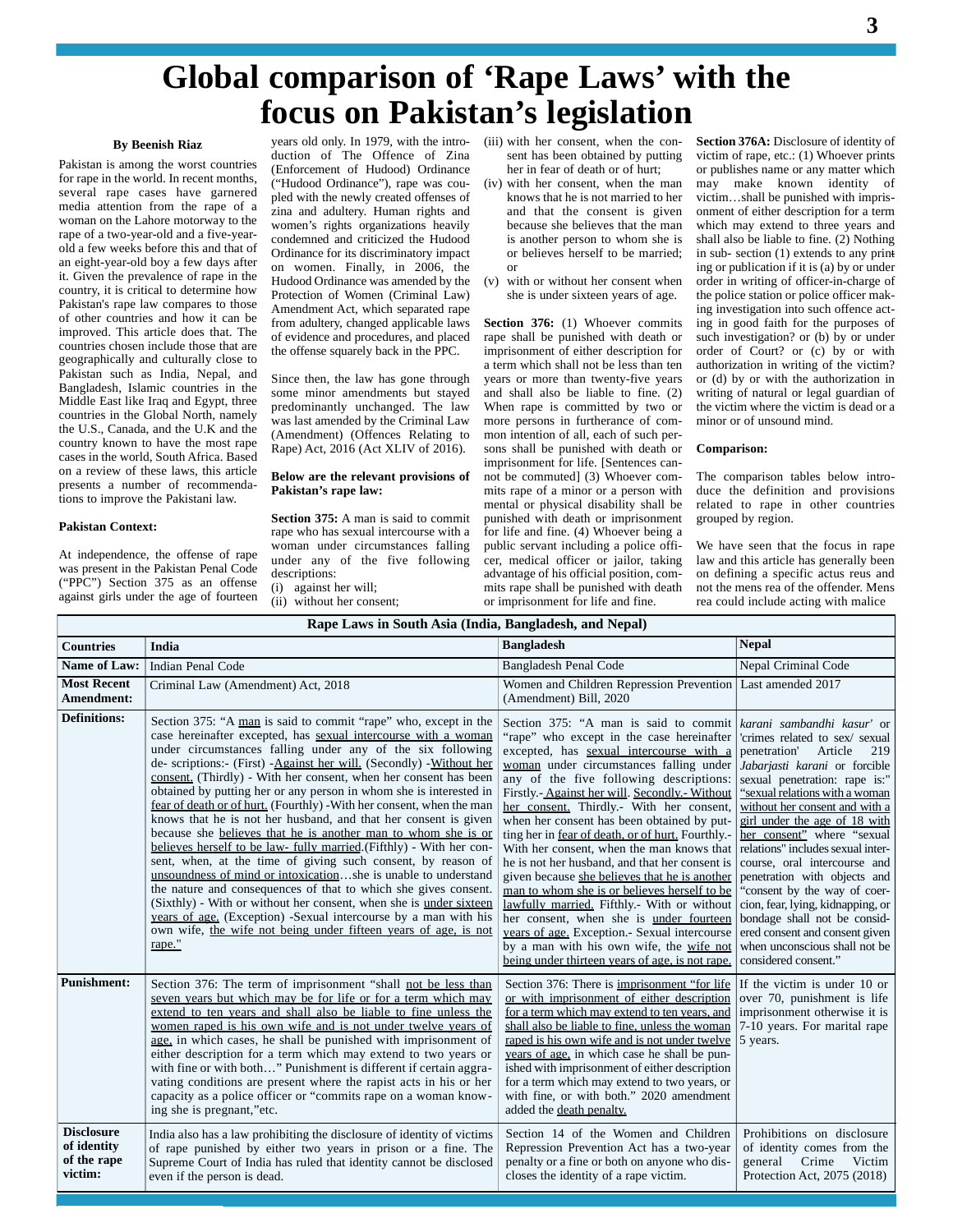## **Global comparison of 'Rape Laws'**

|                                                            |                                                                                                                                                                                                                                                                                                                                                                                                                                                                                                                                                                                                                                                                                                                                                                                                                                                                                                                                                                                                                                                                                                                                                                                                                                                                                                                                                                                                                                                                                                                                                                                                                                                                                                                                                                                                                                                                                                                                                                                                       | Rape Laws in the Middle East (Egypt and Iraq) and in South Africa                                                                                                                                                                                                                                                                                                                        |                                                                                                                                                                                                                                                                                                                                                                                                                                               |                                                                                                                                                                                                                                                                                                      |                                                                                                                                                                                                                                                                                                                                                                                                                                                                                                                                                                   |  |
|------------------------------------------------------------|-------------------------------------------------------------------------------------------------------------------------------------------------------------------------------------------------------------------------------------------------------------------------------------------------------------------------------------------------------------------------------------------------------------------------------------------------------------------------------------------------------------------------------------------------------------------------------------------------------------------------------------------------------------------------------------------------------------------------------------------------------------------------------------------------------------------------------------------------------------------------------------------------------------------------------------------------------------------------------------------------------------------------------------------------------------------------------------------------------------------------------------------------------------------------------------------------------------------------------------------------------------------------------------------------------------------------------------------------------------------------------------------------------------------------------------------------------------------------------------------------------------------------------------------------------------------------------------------------------------------------------------------------------------------------------------------------------------------------------------------------------------------------------------------------------------------------------------------------------------------------------------------------------------------------------------------------------------------------------------------------------|------------------------------------------------------------------------------------------------------------------------------------------------------------------------------------------------------------------------------------------------------------------------------------------------------------------------------------------------------------------------------------------|-----------------------------------------------------------------------------------------------------------------------------------------------------------------------------------------------------------------------------------------------------------------------------------------------------------------------------------------------------------------------------------------------------------------------------------------------|------------------------------------------------------------------------------------------------------------------------------------------------------------------------------------------------------------------------------------------------------------------------------------------------------|-------------------------------------------------------------------------------------------------------------------------------------------------------------------------------------------------------------------------------------------------------------------------------------------------------------------------------------------------------------------------------------------------------------------------------------------------------------------------------------------------------------------------------------------------------------------|--|
| <b>Countries:</b>                                          | Egypt                                                                                                                                                                                                                                                                                                                                                                                                                                                                                                                                                                                                                                                                                                                                                                                                                                                                                                                                                                                                                                                                                                                                                                                                                                                                                                                                                                                                                                                                                                                                                                                                                                                                                                                                                                                                                                                                                                                                                                                                 | Iraq                                                                                                                                                                                                                                                                                                                                                                                     |                                                                                                                                                                                                                                                                                                                                                                                                                                               | <b>South Africa</b>                                                                                                                                                                                                                                                                                  |                                                                                                                                                                                                                                                                                                                                                                                                                                                                                                                                                                   |  |
| Name of Law:                                               | <b>Criminal Code of Egypt</b>                                                                                                                                                                                                                                                                                                                                                                                                                                                                                                                                                                                                                                                                                                                                                                                                                                                                                                                                                                                                                                                                                                                                                                                                                                                                                                                                                                                                                                                                                                                                                                                                                                                                                                                                                                                                                                                                                                                                                                         | <b>Iraq Penal Code</b>                                                                                                                                                                                                                                                                                                                                                                   |                                                                                                                                                                                                                                                                                                                                                                                                                                               | <b>Criminal Law Amendment Act</b>                                                                                                                                                                                                                                                                    |                                                                                                                                                                                                                                                                                                                                                                                                                                                                                                                                                                   |  |
| <b>Most Recent</b><br>Amendment:                           | <b>Last amended 2020</b>                                                                                                                                                                                                                                                                                                                                                                                                                                                                                                                                                                                                                                                                                                                                                                                                                                                                                                                                                                                                                                                                                                                                                                                                                                                                                                                                                                                                                                                                                                                                                                                                                                                                                                                                                                                                                                                                                                                                                                              | <b>Last amended 2010</b>                                                                                                                                                                                                                                                                                                                                                                 |                                                                                                                                                                                                                                                                                                                                                                                                                                               | <b>Criminal Law (Sexual Offences and Related)</b><br><b>Matters</b> ) Amendment Act 32 of 2007                                                                                                                                                                                                       |                                                                                                                                                                                                                                                                                                                                                                                                                                                                                                                                                                   |  |
| <b>Definitions:</b>                                        | Article 267: (Not termed rape, but rather is)<br>"indecent assault" includes "whoever lies with<br>a female without her consent"                                                                                                                                                                                                                                                                                                                                                                                                                                                                                                                                                                                                                                                                                                                                                                                                                                                                                                                                                                                                                                                                                                                                                                                                                                                                                                                                                                                                                                                                                                                                                                                                                                                                                                                                                                                                                                                                      | Article 393(1): "Any person who has sexual<br>intercourse with a female without her con-<br>sent"                                                                                                                                                                                                                                                                                        |                                                                                                                                                                                                                                                                                                                                                                                                                                               | Any person ('A') who unlawfully and intention-<br>ally commits an act of sexual penetration with a<br>complainant ('B'), without the consent of B, is<br>guilty of the offence of rape. There is an addi-<br>tional crime of "compelled rape where" where a<br>third person compels another to rape. |                                                                                                                                                                                                                                                                                                                                                                                                                                                                                                                                                                   |  |
| <b>Punishment:</b>                                         | Article 267: Permanent or temporary hard labor<br>depending on "if the felon is from the victim's<br>ancestors, or those in charge of rearing, observ-<br>ing, or having power on her, or is a paid servant<br>to her" or depending on other aggravating or<br>mitigating factors.                                                                                                                                                                                                                                                                                                                                                                                                                                                                                                                                                                                                                                                                                                                                                                                                                                                                                                                                                                                                                                                                                                                                                                                                                                                                                                                                                                                                                                                                                                                                                                                                                                                                                                                    | Article $393(1)$ gives up to 15 years in prison<br>and lists a set of aggravating factors including<br>that the victim at the time is under 18 years,<br>the offender was a relative of the victim or<br>guardian or the victim is the offender's ser-<br>vant," if the offender was a public official,<br>etc. If the offense leads to death, the punish-<br>ment is life imprisonment. |                                                                                                                                                                                                                                                                                                                                                                                                                                               | decision.                                                                                                                                                                                                                                                                                            | Up to life imprisonment with a minimum of $15$<br>years that the judge can deviate from: see<br>Section 51 of the Criminal Law Amendment<br>Act of 1997. There are a number of aggravating<br>and mitigating factors that may inform a judge's                                                                                                                                                                                                                                                                                                                    |  |
| <b>Disclosure</b><br>of identity<br>of the rape<br>victim: | In 2020, Egypt approved a law to protect the<br>identity of women who come forward to report<br>rape and imposes a penalty on those who vio-<br>late it.                                                                                                                                                                                                                                                                                                                                                                                                                                                                                                                                                                                                                                                                                                                                                                                                                                                                                                                                                                                                                                                                                                                                                                                                                                                                                                                                                                                                                                                                                                                                                                                                                                                                                                                                                                                                                                              | There are several specific rules of evidence<br>but it is unclear if these provide sufficient or<br>any protection from disclosure for a rape vic-<br>tim's identity.                                                                                                                                                                                                                    |                                                                                                                                                                                                                                                                                                                                                                                                                                               | No specific law for survivors of rape exists but<br>there is a broader robust framework of privacy<br>laws that would protect the rape victim from<br>harmful disclosure of her identity.                                                                                                            |                                                                                                                                                                                                                                                                                                                                                                                                                                                                                                                                                                   |  |
|                                                            |                                                                                                                                                                                                                                                                                                                                                                                                                                                                                                                                                                                                                                                                                                                                                                                                                                                                                                                                                                                                                                                                                                                                                                                                                                                                                                                                                                                                                                                                                                                                                                                                                                                                                                                                                                                                                                                                                                                                                                                                       | Rape Laws in the Global North                                                                                                                                                                                                                                                                                                                                                            |                                                                                                                                                                                                                                                                                                                                                                                                                                               |                                                                                                                                                                                                                                                                                                      |                                                                                                                                                                                                                                                                                                                                                                                                                                                                                                                                                                   |  |
| <b>Countries</b>                                           | U.S.                                                                                                                                                                                                                                                                                                                                                                                                                                                                                                                                                                                                                                                                                                                                                                                                                                                                                                                                                                                                                                                                                                                                                                                                                                                                                                                                                                                                                                                                                                                                                                                                                                                                                                                                                                                                                                                                                                                                                                                                  |                                                                                                                                                                                                                                                                                                                                                                                          | U.K.                                                                                                                                                                                                                                                                                                                                                                                                                                          |                                                                                                                                                                                                                                                                                                      | Canada                                                                                                                                                                                                                                                                                                                                                                                                                                                                                                                                                            |  |
| Name of Law:                                               | U.S. Penal Code                                                                                                                                                                                                                                                                                                                                                                                                                                                                                                                                                                                                                                                                                                                                                                                                                                                                                                                                                                                                                                                                                                                                                                                                                                                                                                                                                                                                                                                                                                                                                                                                                                                                                                                                                                                                                                                                                                                                                                                       |                                                                                                                                                                                                                                                                                                                                                                                          | Sexual Offences Act 2003                                                                                                                                                                                                                                                                                                                                                                                                                      |                                                                                                                                                                                                                                                                                                      | Canada Criminal Code                                                                                                                                                                                                                                                                                                                                                                                                                                                                                                                                              |  |
| <b>Most Recent</b><br>Amendment:                           | Last amended 2013                                                                                                                                                                                                                                                                                                                                                                                                                                                                                                                                                                                                                                                                                                                                                                                                                                                                                                                                                                                                                                                                                                                                                                                                                                                                                                                                                                                                                                                                                                                                                                                                                                                                                                                                                                                                                                                                                                                                                                                     |                                                                                                                                                                                                                                                                                                                                                                                          | 2003                                                                                                                                                                                                                                                                                                                                                                                                                                          |                                                                                                                                                                                                                                                                                                      | 1985 "rape" charged to "sexual<br>assault"                                                                                                                                                                                                                                                                                                                                                                                                                                                                                                                        |  |
| <b>Definitions:</b>                                        | 10 U.S.C § 920 - Art. 120. "sexual act upon another person by- (1) using unlaw-<br>ful force against that other person: (2) using force causing or likely to cause death<br>or grievous bodily harm to any person; (3) threatening or placing that other per-<br>son in fear that any person will be subjected to death, grievous bodily harm, or kid-<br>napping: (4) first rendering that other person unconscious: or $(5)$ administering to<br>that other person by force or threat of force, or without the knowledge or consent<br>of that person, a drugor control conduct; (b)(2)commits a sexual act upon anoth-<br>er person- (A)without the consent of the other person; or (B)when the person<br>knows or reasonably should know that the other person is asleep, unconscious, or<br>otherwise unaware that the sexual act is occurring; or (3) commits a sexual act<br>upon another person when the other person is incapable of consenting to the sex-<br>ual act due to- (A)impairment by any drug,  or (B)a mental disease or defect, or<br>physical disability, and that condition is known or reasonably should be known by<br>the person" "sexual act" means- (A) the penetration, however slight, of the penis<br>into the vulva or anus or mouth; (B)contact between the mouth and the penis,<br>vulva, scrotum, or anus; or (C)the penetration, however slight, of the vulva or<br>penis or anus of another by any part of the body or any object, with an intent to<br>abuse, humiliate, harass, or degrade any person or to arouse or gratify the sexual<br>desire of any person. (7)Consent.- (A)The term "consent" means a freely given<br>agreement to the conduct at issue by a competent person. An expression of lack of<br>consent through words or conduct means there is no consent. (B)A sleeping,<br>unconscious, or incompetent person cannot consent(C)All the surrounding cir-<br>cumstances are to be considered in determining whether a person gave consent. |                                                                                                                                                                                                                                                                                                                                                                                          | Section 1: (1)A person (A)<br>commits an offence if- (a)he<br>intentionally penetrates the<br>vagina, anus or mouth of<br>another person (B) with his<br>penis, (b)B does not consent<br>to the penetration, and (c)A<br>does not reasonably believe<br>that B consents. (2)Whether<br>a belief is reasonable is to be<br>determined having regard to<br>all<br>the<br>including any steps A has<br>taken to ascertain whether B<br>consents. | circumstances,                                                                                                                                                                                                                                                                                       | Section 265 defines assault: "A<br>person commits an "assault"<br>when: (a) without the consent of<br>another person, he applies force<br>intentionally to that other person,<br>directly<br><sub>or</sub><br>indirectly."<br>"Aggravated sexual assault in<br>Section $273(1)$ occurs when the<br>person "in committing a sexual<br>assault, wounds, maims, disfig-<br>ures or endangers the life of the<br>complainant" where is 273.1(1)<br>""consent" meansthe voluntary<br>agreement of the complainant to<br>engage in the sexual activity in<br>question." |  |
| <b>Punishment:</b>                                         | There is a wide range from fines to life imprisonment depending on the age of<br>the victim, the use of force, etc. (18 U.S.C. §§ 2241-2248) but death may not<br>be imposed for rape.                                                                                                                                                                                                                                                                                                                                                                                                                                                                                                                                                                                                                                                                                                                                                                                                                                                                                                                                                                                                                                                                                                                                                                                                                                                                                                                                                                                                                                                                                                                                                                                                                                                                                                                                                                                                                |                                                                                                                                                                                                                                                                                                                                                                                          | Maximum penalty is life<br>imprisonment                                                                                                                                                                                                                                                                                                                                                                                                       |                                                                                                                                                                                                                                                                                                      | The term of imprisonment is<br>maximum 10 years or, if the<br>complainant is under the age of<br>16, 1-14 years.                                                                                                                                                                                                                                                                                                                                                                                                                                                  |  |
|                                                            |                                                                                                                                                                                                                                                                                                                                                                                                                                                                                                                                                                                                                                                                                                                                                                                                                                                                                                                                                                                                                                                                                                                                                                                                                                                                                                                                                                                                                                                                                                                                                                                                                                                                                                                                                                                                                                                                                                                                                                                                       |                                                                                                                                                                                                                                                                                                                                                                                          |                                                                                                                                                                                                                                                                                                                                                                                                                                               |                                                                                                                                                                                                                                                                                                      |                                                                                                                                                                                                                                                                                                                                                                                                                                                                                                                                                                   |  |

ally or purposively), strict liability, acting with criminal negligence or with knowledge etc. However, it is worth pointing out that some scholars have proposed changing mens rea require ments as a way to reform rape laws and this approach is worth considering.

**Definitions: Basic elements:**

All countries have the same general overarching framework of what con-

ape, but the particul chosen have immense consequences for who is considered a perpetrator and who a victim/survivor and what con duct suffices as rape.

Almost all traditional definitions of rape begin by describing it as sexual intercourse between a man and a woman with intercourse defined as penetration by a penis. Pakistan, India, and Bangladesh draw from a similar way. The laws in the U.S. and Canada, though, have a more progressive defi nition where rape or sexual assault may be committed by any "person" against any other person and the sexu al act punished is not only penetration but also any "contact between the mouth and the" genitals or anus with penetration not just by a penis but by any part of the body or any object. This definition characterizes rape as an

exercise of power and covers transgen der individuals, children, and other vulnerable people.

Other than the U.S. and Canada, the definition of rape in all other countries is deficient in some way. The laws in Egypt and Iraq expand on who the assailant can be ("any person") but still limit the victim to a "female." On the other end, the U.K. law begins with a gender-neutral perpetrator but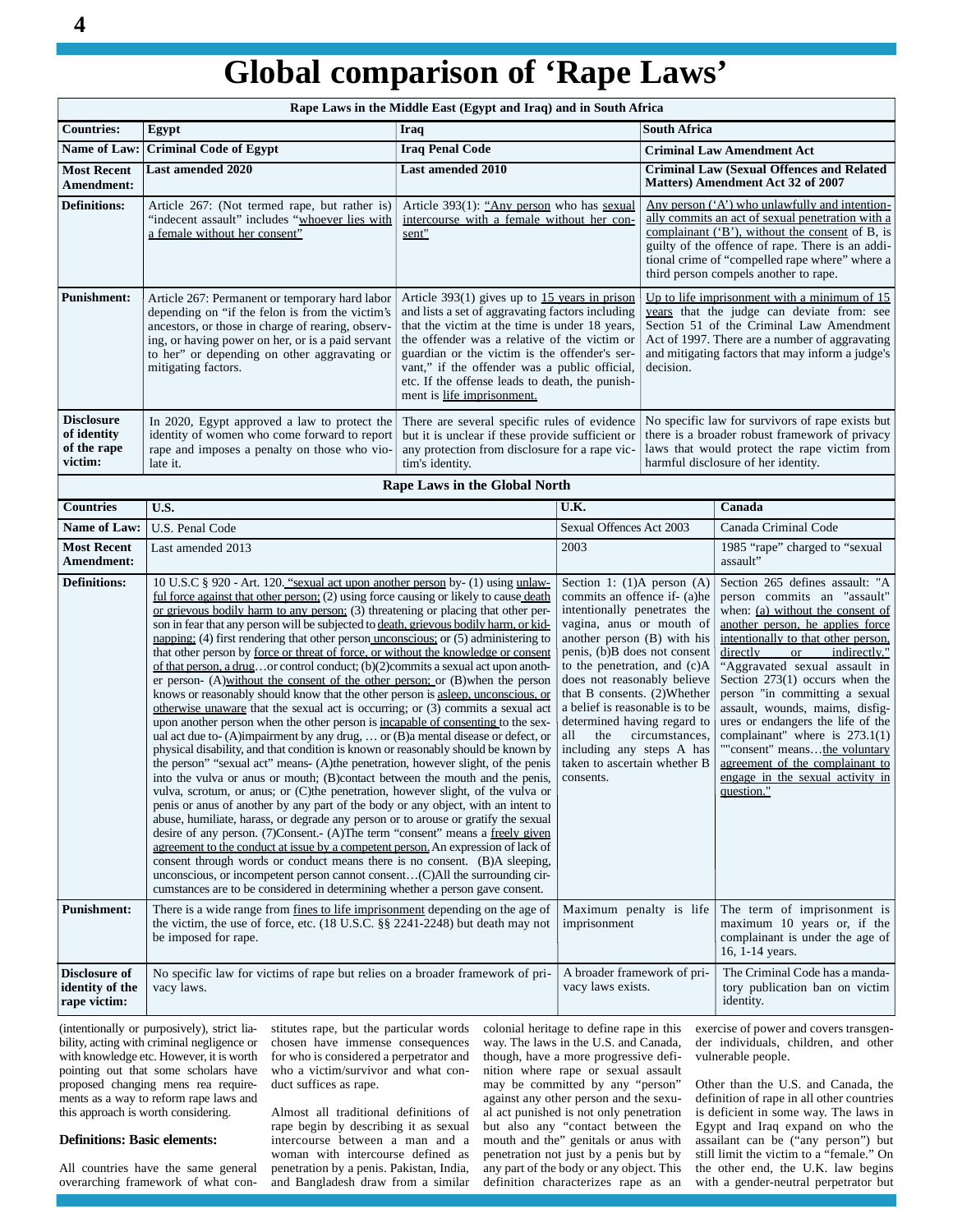### **Global comparison of 'Rape Laws'**

this person is automatically gendered as male since "he" is one who "intentionally penetrates the vagina, anus or mouth of another person with his penis." The South African law, for its part, does indicate that any person can commit the crime of rape on anyone but limits intercourse to penetration by a penis.

Given how prevalent rape is among transgender indi viduals and young boys in Pakistan, Pakistan should follow the Canadian and U.S. precedent and extend the coverage of rape laws.

#### **'Not his wife':**

Historically, rape laws did not punish marital rape. The Indian and Bangladeshi laws have an explicit exception for rape for when a man has intercourse "with his own wife," which was removed from an early draft of the law in Pakistan. Article 427 of Iraq's penal code allows men to escape prosecution for rape if they marry the victims/survivors of the assault. Egypt had this marry-your-rapist law in place until the 1990s before it was amended. Other countries like Nepal implicitly punish marital rape by reserving a lesser, different penalty for the offense. Still others like Pakistan have a separate law for domestic violence that is expected to cover marital rape such as India and South Africa.

The U.S., U.K. and Canada have mostly relied on the absence of a carveout for marital rape to prohibit it and court cases such as  $R$  v.  $R$  in the  $\overline{U}$ .K. affirm this.

Following these countries, to promote a more pro gressive understanding, prosecutors and judges in Pakistan should take note of the absence of the exception for marital rape in Pakistan's law as implying that it is covered by the broader definition of rape. To make sure the crime is considered seriously, Pakistan should go one step further and affirmatively recognize the existence of marital rape here.

While all four provinces in Pakistan have enacted special domestic violence laws that do this to a degree (covering "sexual abuse"), the approach is fragmented. A common limitation on their imple mentation is the notion that punishing marital rape intrudes into the private sphere excessively in an un-Islamic, unconstitutional manner. The laws also fre quently carry less harsh penalties than rape does even though rape whether it occurs inside or outside of marriage is no less traumatizing and harmful to the survivor. These limitations are not present in the legislation of other jurisdictions.

#### **'With force and/or lack of consent':**

At the core of what distinguishes lawful from unlawful sexual intercourse is lack of consent (except in the case of minors where intercourse is a crime even with consent). The India, Pakistan, and Bangladesh laws state that to be rape, intercourse must either be "against her [the woman's] will," without her full informed "consent" and "with or without her consent when she is under sixteen years of age." The Egypt, Iraq and U.K. laws similarly require a showing of a lack of consent generally with U.K. specifying that the belief must be reasonable.

While Pakistan has established that the sex is non consensual, though, what remains is defining and understanding what constitutes "consent." In some countries, consent requires some showing of resist ance from the woman such as a direct statement of "no" or conduct indicating dissent. In this view, silence and passivity in the face of another's advances itself is not construed as lack of consent. In the U.S., for example, lack of consent was tradition ally closely connected to "force" or the "threat of



force," an act that generates fear and induces a woman to have intercourse. Courts often required proof that the defendant threatened or placed the woman in actual fear of direct bodily harm or injury. Canadian law provides a good model here. In its Criminal Code Section 273, it defines consent as "the voluntary agreement of the complainant to engage in the sexual activity in question" that may be expressed by "words or conduct." Consent does not exist "where the accused induces the complainant to engage in the activity by abusing a position of trust, power or authority" and the defendant is also limited on his reliance on a mistaken belief "that the complainant consented to the activity…where (a) the accused's belief arose from the accused's (i) self-induced intoxication, or (ii) recklessness or wilful blindness; or (b) the accused did not take reasonable steps, in the circumstances known to the accused at the time, to ascertain that the com plainant was consenting." While even this model has received much criticism, the best first step for Pakistan would be to move towards such a progressive under standing of consent in its legislation since courts in practice have tended to interpret consent conservatively and may require actual physical marks on the victim/survivor before considering the offense rape.

#### **Punishment:**

Rape is typically an offense severely punished under the laws of most countries. In Pakistan, the punish ment is a minimum of ten years and a maximum of twenty-five years or death. Penalties are higher in certain circumstances such as when "rape is committed by two or more persons in furtherance of com extrain encurristances such as when Tape is community to community that the set of a minor or a minor or a minor or a minor or a minor or a minor or a minor or a minor or a minor or a minor or a minor or a minor or a mino person with mental or physical disabilities" and when "a public servant including a police officer, medical officer or jailor, taking advantage of his offi cial position commits a rape." Here, punishment is either death or life imprisonment. In India, Nepal and Bangladesh reduce the minimum and maximum sentence for certain defendants in the case of marital rape and depending on the age of the survivor. Instead, rather than imposing the death penalty, Egypt, Iraq, U.K., and the U.S. limit sentences to temporary or life imprisonment with the specific sentence varying depending on aggravating and mitigating factors surrounding the circumstances of the crime.

The death penalty is widely considered a human rights violation, in particular against the right to life among others. It has high economic and social costs on soci ety. Considering this, Pakistan should move away from imposing the death penalty for any and all violations and limit the maximum term to life in prison.

#### **Disclosure of identity of the rape victim:**

With the Criminal Law (Amendment) (Offences Relating to Rape) Act, 2016, Pakistan prohibits the public disclosure of the identity of a rape victim. In doing this, Pakistan is similar to Bangladesh, India and Egypt. This is welcome protection for survivors. The only part of the Act that may prove problematic is where disclosure is authorized if the victim is dead since this may stigmatize the victim's family. As a result, the Indian Supreme Court in 2018 imposed an absolute and strict bar on disclosure. Canada too has a mandatory ban on disclosure that Pakistan should consider adopting.

#### **Recommendations:**

Below is a summative list of recommendations in light of precedents:

- 1. Pakistan should explicitly include transgender individuals and married women in the definition of rape. Rape is a crime best characterized by abuse of power generally.
- 2. Pakistan should expand the definition of inter course to beyond penetration by a penis to explicitly include oral penetration or contact between the mouth and the genitals or anus and penetration by any part of the body or even an object.
- 3. Pakistan should specify and provide guidelines on what constitutes "consent" moving towards an affirmative consent standard.
- 4. Pakistan should abolish the death penalty for all offenses including rape.
- 5. Pakistan should consider further strengthening existing law on non-disclosure of a rape victim's identity.

On closing, it is critical to note that having a benefi cial law is necessary but not sufficient to addressing the problem. If the law is not implemented, it can do little beyond symbolic change. Currently, according to the NGO, War Against Rape (WAR), "the conviction rate in rape and sexual assault cases is abysmally low, under 3%." Judges, lawyers, and the public must be made aware of the law and the ubiquity of the problem of rape and prosecutors must bring cases using it for the law to actually have an impact on the lives of rape survivors. Still, lack of prosecution is only part of the problem. To ensure full and proper implementation of the law, societal norms must fundamentally change to blame men who rape not the women who survive.



Legislative Watch is produced by the Resource Service of the JAZBA Programme of Aurat Publication and Information Service Foundation at Islamabad.

> **Editorial Board** Nosheen Khurram, Shumaila Tanvir Layout Design: Shahzad Ashraf

Letters, opinions and contributions are welcome. Please write to Building No. D-1, Street No. 11,Abubakar Market, G-11/1, Islamabad. Tel: (051) 8318881-2, Fax: (051) 8318881-2 Website: www.af.org.pk

#### **Disclaimer**

Aurat Foundation makes available emerging discussions and debates related to the organization's areas of work. The views presented here reflect those of the author and do not necessarily always reflect the views of the organization.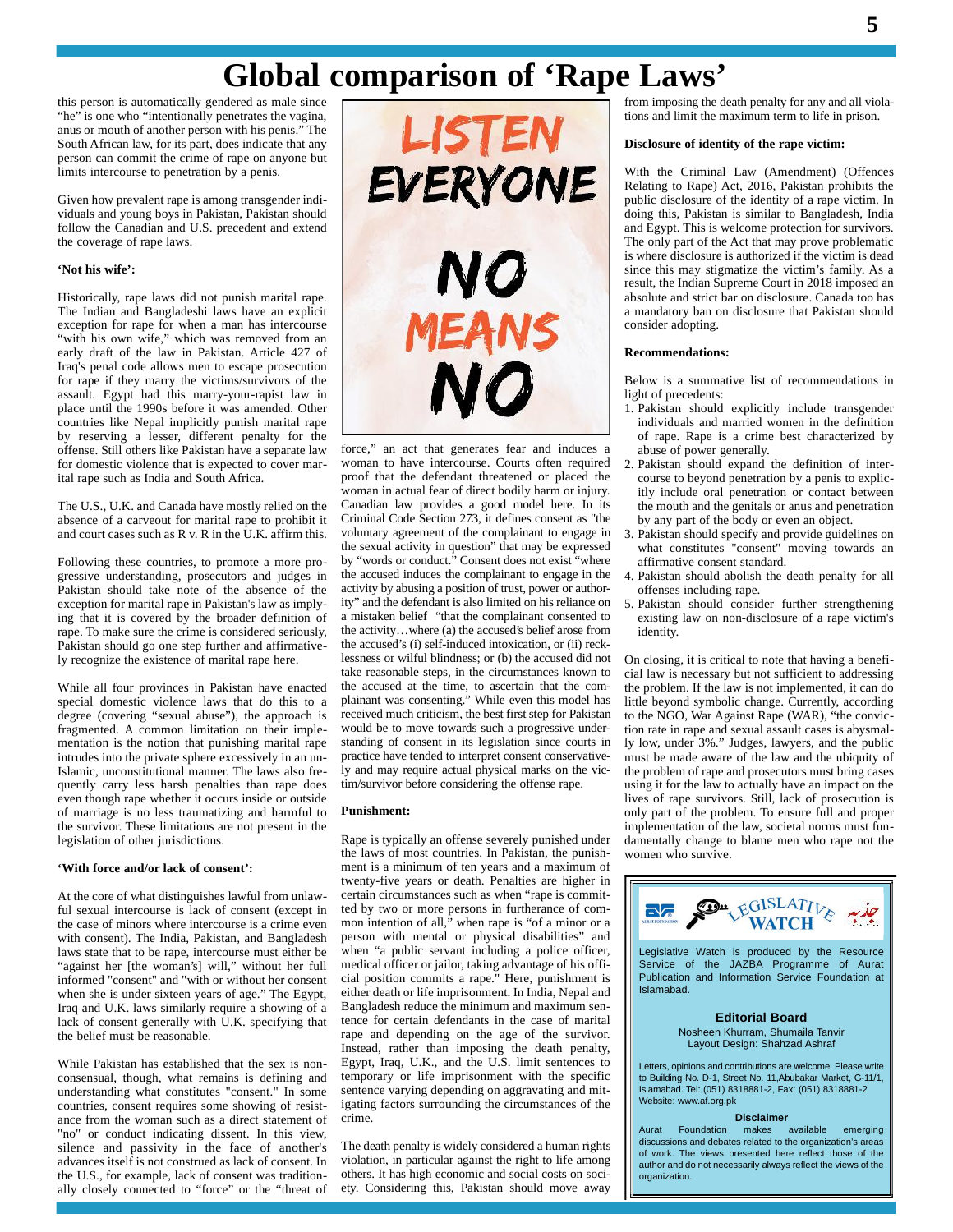### **Critical Review of the Khyber Pakhtunkhwa Domestic Violence Against Women (Prevention and Protection) Act, 2021**

### **From Page 1**

functions do not include assisting com plainants to pursue their cases in court and hold the perpetrator accountable. Women especially from low-income communities may require this assistance. Also glaringly missing are requirements that the police and prose cutors take such complaints seriously. Instead, the Domestic Violence Act pri oritizes mediation in section 8(2).

Further, for the District Protection Committee to truly function and assist women, the government of Khyber Pakhtunkhwa must allocate a sizeable budget to the committee. Proper rules of business will need to be created and staff hired to hear complaints other wise responding to cases will take too long especially with quorum require ments. Biannual reports recording the number of complaints should be avail able in public records and accessible by NGOs working in the area.

The Model Framework not only pro vides social and medical assistance to survivors of domestic violence but emphasizes the role that the criminal justice system can play. It gives police officers a duty to respond to cases of domestic violence and demands that they not assign it "a lower priority." It also requires the police to take action when they receive a complaint including interviewing the parties and witnesses, creating a record, providing shelter, transportation to shelter and medical

assistance etc., and to file a detailed **Petition to the Court:** report and inform the victims of her rights. While police is overburdened in Pakistan it may be better to allocate many of these functions to the District Protection Committee, because in many cases of domestic violence, women may naturally approach the police first. The police should have gender sensitization training and have some responsibility to take and refer women to the District Protection Committee as well as filing a FIR. The police should also inform women of their rights.

#### **Assistance by Government:**

In Section 11, the Government agrees to establish a helpline, shelter homes, and make arrangements for psychological and other counselling and to hold sensitization and awareness trainings of government officers, police and public persons which is welcome if implemented. The Domestic Violence Act, though, mostly covers only emergency services, but what would happen when a woman needs further assistance? The Model Framework establishes crisis intervention services, counselling and long term job training, separating emer gency from non-emergency services. The Model Framework also includes trainings not just for police officers, but also for judicial officers and coun sellors and sets up free counselling programs as well as special family courts for domestic violence sur vivors.

A woman is only given 15 days to approach a court and seek relief. Given the difficulties raised by domestic violence, this limit is inade quate and should be modified. Nevertheless, if a woman can get her case filed in time, the Court is empowered to pass several helpful orders. These include preliminary injunctions in case of an emergency. As in Punjab, the Court can stop the perpetrator "from dispossessing, or in any other manner, disturbing the pos session of the complainants from the household" and direct the perpetrator "to return and put in possession the complainant in the same property to which she [the complainant] is entitled." The Court can also provide comprehensive monetary relief including "(a) compensation to the complainant for suffering as a conse quence of economic abuse to be deter mined by the Court; (b) loss of earnings; (c) medical expense; (d) the loss caused due to the destruction, damage or removal of any property from the control of the complainant; and (e) the maintenance for the complainant and his [her] children, if any, under family laws for the time being enforce."

#### **Monitoring and Evaluation:**

There is no monitoring and evaluation process other than biannual reports by the District Protection Committee. The

Model Framework details the compo nents of such a report and the content of each report. The annual report envi sioned in the Model Framework should include "(a) The total number of reports received; (b) The number of reports made by victims of each sex; (c) The number of reports investigated; (d) The average time lapse in responding to each report; (e) The type of police action taken in disposing cases including the number of arrests" and others. The Model Framework also sets up a robust monitoring and evalu ation framework.

#### **Something to Consider:**

All around the world to help improve access to justice, governments, human rights organizations, and oth ers are looking to "community parale gals." These are individuals from the community trained in basic legal assistance who can help others access their rights. The Government should consider instituting a community paralegal type program for women suffering domestic violence to address the immense gap in access to justice. Community paralegals are an especially pragmatic solution because they are low-cost and in understanding the needs of the community, can provide holistic assistance including emotional solidarity and support. Community paralegals can help women pursue their cases in court if they so choose and inform them of their rights.

### **Federal Domestic Violence (Prevention and Protection) Bill, 2020, faces hurdles**

#### **AF Report**

The Domestic Violence (Prevention and Protection) bill was an official bill and had the endorsement of the Federal Cabinet. It was introduced in the National Assembly, by Federal Minister for Human Rights Shireen Mazari, on April 19, 2021. The bill was passed the same day and was referred to the Senate.

The bill failed to get through in the Senate where the opposition defeated the government by one vote to block immediate passage of the proposed law. The bill, instead was referred to the relevant standing committee for further deliberations.

The Senate Committee on Human Rights submitted its report on June 18, 2021, recommending that the bill be passed by the senate with a few minor amendments. On June 21, the bill passed the Senate and was returned to National Assembly for passage.

The Federal Government and National Assembly, this time however, behaved differently. On 5 July 2021, the adviser

on parliamentary affairs to Pakistan's Prime Minister, Babar Awan, wrote a letter to National Assembly Speaker Asad Qaiser, and asked that the Domestic Violence (Prevention and Protection) bill, 2021 be referred for review to the Council of Islamic Ideology (CII). In providing this ration ale for the referral, Babar Awan made reference to several Islamic provisions of the Constitution of Pakistan, including article 230 (1) (b), which provides that the functions of CII are "to advise a house, a Provincial Assembly, the President or a Governor on any question referred to the Council as to what ever proposed law is or is not repugnant to the injunctions of Islam,"and to" con cerns of various segments of society."

The CII reportedly has already expressed reservations to the Ministry of Human Rights about several provi sions in the bill on June 17, 2021 and had recommended a halt to the legislative process "until the Islamic constitutional body reviewed the bill and gave its finding to the Government."

In addition, a senior official of the Ministry of Human Rights had stated that on receiving the June 17 letter from the CII, "the ministry had halted the process and now the ministry would move ahead in consultation with the  $CH<sup>2</sup>$ 

In many ways, the federal Domestic Violence Bill is better than the Domestic Violence Act. The Domestic Violence Bill covers not just women, but also "children, elders and any vul nerable persons." It also cites international obligations including CEDAW. It has an expansive definition of domestic violence covering "all acts of physical, emotional, psychological, sexual and economic abuse committed by a respondent against women, chil dren, vulnerable persons, or any other person with whom the respondent is or has been in a domestic relationship that causes fear, physical or psychological harm to the aggrieved person" and defines "sexual abuse" as conduct that violates the dignity of the person.

Punishment is as provided under the PPC and if not in the PPC then 6 months to 3 years as well as a fine of 100,000 and a minimum of 20,000 as compensation to the victim. There is

also a penalty established for breach of an interim order by the respondent.

The Domestic Violence Bill provides a right to reside in the household and allows the court to consider just the respondent's affidavit to grant an interim order as well as to make protection orders and residence orders and grant compensation. It even directs the employer or debtor to pay the aggrieved person directly.

Like the Khyber Pakhtunkhwa Domestic Violence Act, the Domestic Violence Bill establishes a Protection Committee to support women. The Protection Committee is intended to be part of the Ministry of Human Rights and include protection officers who can help file applications for protection orders, report to the Committee, provide legal aid, connect an individual with service providers providing medical aid or counselling. The protection officer is similar to a community paralegal in helping connect and facilitate women to access resources and learn their rights. The Domestic Violence Bill also includes service provider obligations providing holistic assistance.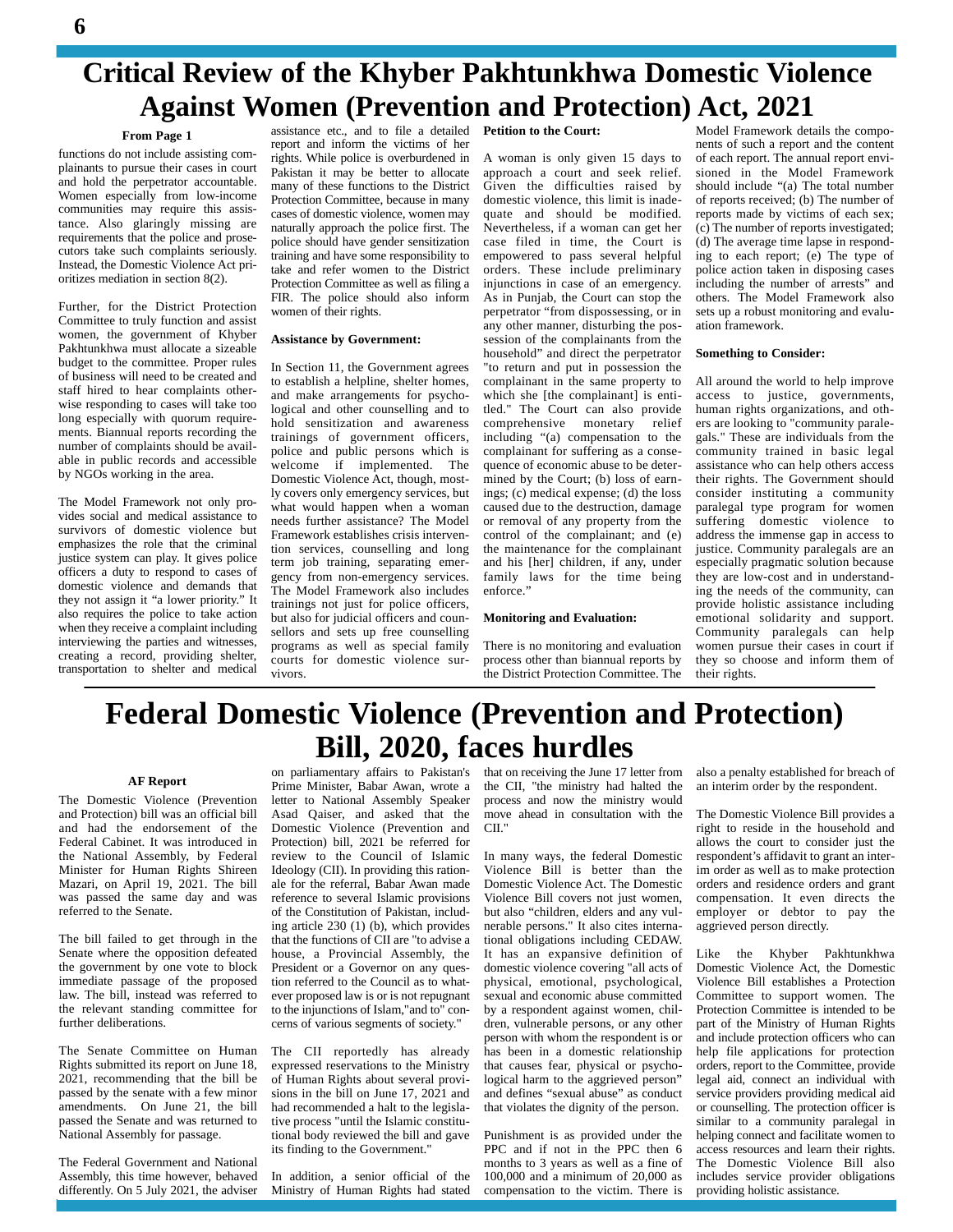### **Why the Domestic Workers Bill, 2020 is needed**

#### **AF Report**

The International Labour Organization (ILO) estimates that around 8.5 million people in Pakistan are domestic work ers. Domestic workers include maids, individuals who provide elderly and childcare and others involved in "house hold work." Domestic work in Pakistan, like in other countries, is considered "women's work" and "care work". Domestic workers are underpaid, overlooked, and employed in the informal market unregulated by the government. The COVID-19 pandemic has greatly affected these women who have lost their livelihoo ds and been denied basic living wages and rights. Most domestic workers are women and girls, and many are from religious minorities, particularly the Christian community.

To address the plight of women, in 2011, the ILO adopted the Domestic Workers Convention. The Convention recognizes "that domestic work continues to be undervalued and invisible and is mainly carried out by women and girls, many of whom are migrants or members of dis advantaged communities and who are particularly vulnerable to discrimination in respect of conditions of employment and of work, and to other abuses of human rights" and makes several rec ommendations for legislation.

Following this, as of April 2021, the Islamabad Capital Territory Domestic Workers Bill ("Domestic Workers Bill") has passed the National Assembly. This bill has yet to pass the Senate but if passed, will be an important step to support domestic workers and follow the example of the Punjab Domestic Workers Act, 2019.

Before passing the bill, though, the government should consider amending it to better reflect international best practice as identified by the ILO Domestic Workers Convention.

#### **Rights provided**

In many ways, the Domestic Workers

Bill as is already furthers workers' and women's rights. The bill (1) reinforces the prohibition on child and forced labour, (2) proscribes discrimination based on religion, race, caste, creed, sex, ethnic background, place of birth, residence, domicile, and migration, (3) provides overtime wages, (4) requires employers to follow certain occupational safety and health measures, (5) provides medical and maternity benefits, (5) free time for a fulltime/live in domestic worker including a day off and decent living conditions, (6) paid leave and holidays, and (7) submission of a notice of termination.

However, some essential rights are absent from the bill. For example, rights related to the "freedom of association and the effective recognition of the right to collective bargaining" which the ILO Convention recognizes as especially important because workers are often alone in a particular household. Additionally, it should be specified that sexual harassment and other discrimi natory harassment is prohibited against domestic workers and that the Ombudsperson for Sexual Harassment at the Workplace has jurisdiction over such cases. Discrimination against workers because of pregnancy should also be proscribed. In some cases, workers may be employed through an agency that may exploit them including by charging excessive recruitment fees. This should be banned.

Provision 11 may also create issues. The provision states that "every employer, on [a] yearly basis, shall ensure medical examination of domestic worker in a household by a registered medical practitioner and the domestic worker shall also be vacci nated and inoculated" with the employer bearing the costs. While this provision is laudable in intent especially with the onset of COVID-19, it does not account for the rights of the work er to refuse medical treatment. These liberty rights should not be forcibly infringed by employers or the govern ment.

**Provisions for implementation of the legislation**

Besides the rights provided, another key component of legislation is the process set out for its implementation. The Domestic Workers Bill requires the "issuance of a letter of employment." This follows the ILO Convention which requires written contracts but the Convention, additionally, specifies sev eral parts of a contract needed including "(a) the name and address of the employer and of the worker; (b) the address of the usual workplace or work places; (c) the starting date and, whether the contract is for a specified period of time, its duration; (d) the type of work to be performed; (e) the remuneration, method of calculation and periodicity of payments; (f) the normal hours of work; (g) paid annual leave, and daily and weekly rest periods; (h) the provision of food and accommodation, if applicable; (i) the period of probation or trial period, if applicable; (j) the terms of repatriation, if applicable; and (k) terms and conditions relating to the termination of employment, including any period of notice by either the domestic worker or the employer." Paragraph 6 of the rec ommendations also provide that the terms and conditions include "(a) a job description; (b) sick leave and, if appli cable, any other personal leave; (c) the rate of pay or compensation for overtime and standby consistent with Article 10(3) of the Convention; (d) any other payments to which the domestic worker is entitled; (e) any payments in kind and their monetary value; (f) details of any accommodation provided; and (g) any authorized deductions from the worker's remuneration" and that domestic work ers be provided assistance to understand the terms.

To boost implementation, the bill requires the employer to send a copy of this letter to the commissioner's office as well. While this is a laudable step, the bill does not provide an immediately applicable mechanism for monitoring, enforcement, and evaluation to make sure that households are in fact complying with this provision. Monitors should work in collaboration with courts, rele vant government departments and oth ers. One option is to have the administrator whose functions and power at present is unclear survey households and issue fines for violations of the law that he or she identifies. Employers may also be required to keep a record of extra hours worked and set a general work schedule. For workers who care for chil dren or people with disabilities, specific "on-call" or "standby periods" can be specified as in South Africa and France. Additionally, for those desirous of filing grievances, while a Dispute Resolution Committee is envisioned, the law does not institute such a committee, rather the government "may, by notification in the official Gazette, constitute" one at an unspecified later date. Without a com mittee, no sanction provided in the bill applies as section 31 states, "No prose cution under this Act or any rules made thereunder shall be instituted except by or with the previous sanction of the dis pute resolution committee."

There is an opportunity to sanction employers who do not abide by the minimum wage. Section 19(2) says that "any employer who contravenes the provision of this section shall be liable, on conviction before a Magistrate of the first class, to a fine not exceeding ten thousand rupees, and if the court trying such contravention by order." A fine of 10,000 rupees is insufficient especially considering that the minimum wage rate is 17,500 rupees. Likewise, the punishment for child labour should be higher especially if the child is involved in a danger ous occupation.

The bill particularly, though, will face issues at the implementation stage especially if workers are not aware of the rights it provides them and so do not assert these.

The Parliament should, then, work to correct these loopholes and gaps in the legislation and pass an act that is criti cal for domestic workers.

### **Khyber Pakhtunkhwa Rehabilitation of Minorities (Victims of Terrorism) Endowment Fund Act, 2020: A Step in the Right Direction**

Article 35 of the Constitution of Pakistan requires the State to "safeguard the legitimate rights and interests of minorities." Despite this constitutional protection, religious minorities are facing multiple problems in every area of life. They are marginalized in representation in elected institutions, public sector service institutions and job market. Although successive gov ernments have taken measures to uplift their status and improve their living conditions, their plight continues to linger and requires more radical reforms in their favour.

To truly include minorities as equal citizens in the country, the federal and provincial governments must recognize their specific needs and interests.

Minorities are particularly vulnerable to targeted attacks and conflict and disproportionately suffer from terrorist attacks in Pakistan. Victims and sur vivors deserve respect, recognition, reparations, and support following such attacks.

The Khyber Pakhtunkhwa Rehabilitation of Minorities (Victims of Terrorism) Endowment Fund Act sets up a fund with at least PKR100 million to provide such support. The law follows an order by the Supreme Court of Pakistan after a 2013 attack on the All Saints Church in Peshawar. It has several positive aspects including providing for audit to reduce corruption and allowing for the allocation of imme diate emergency payments.

However, while a welcome addition and a long over due recognition of minorities, this law has some key flaws that limit its reach. Most critically, the scope of the legislation remains unclear. It gives too much discretion to the Khyber Pakhtunkhwa Endowment Fund Assessment Committee to determine who counts as a "minority" and what counts as "terrorism" as the law leaves these essential terms undefined. Further, the committee structure and process makes it appear as if many applications are not expected since it is unclear how the Committee will investigate potential cases, whether hearings are expected etc.

Besides the lack of clarity as regards implementation, the law also does not account for the fact that survivors and victims may need support beyond monetary assistance in the form of psychological counselling, medical assistance, job training, devel opment, and rehabilitative care. Ultimately, more laws like this are needed to spur a change in society to recognize minorities as full citizens, deserving of protection.